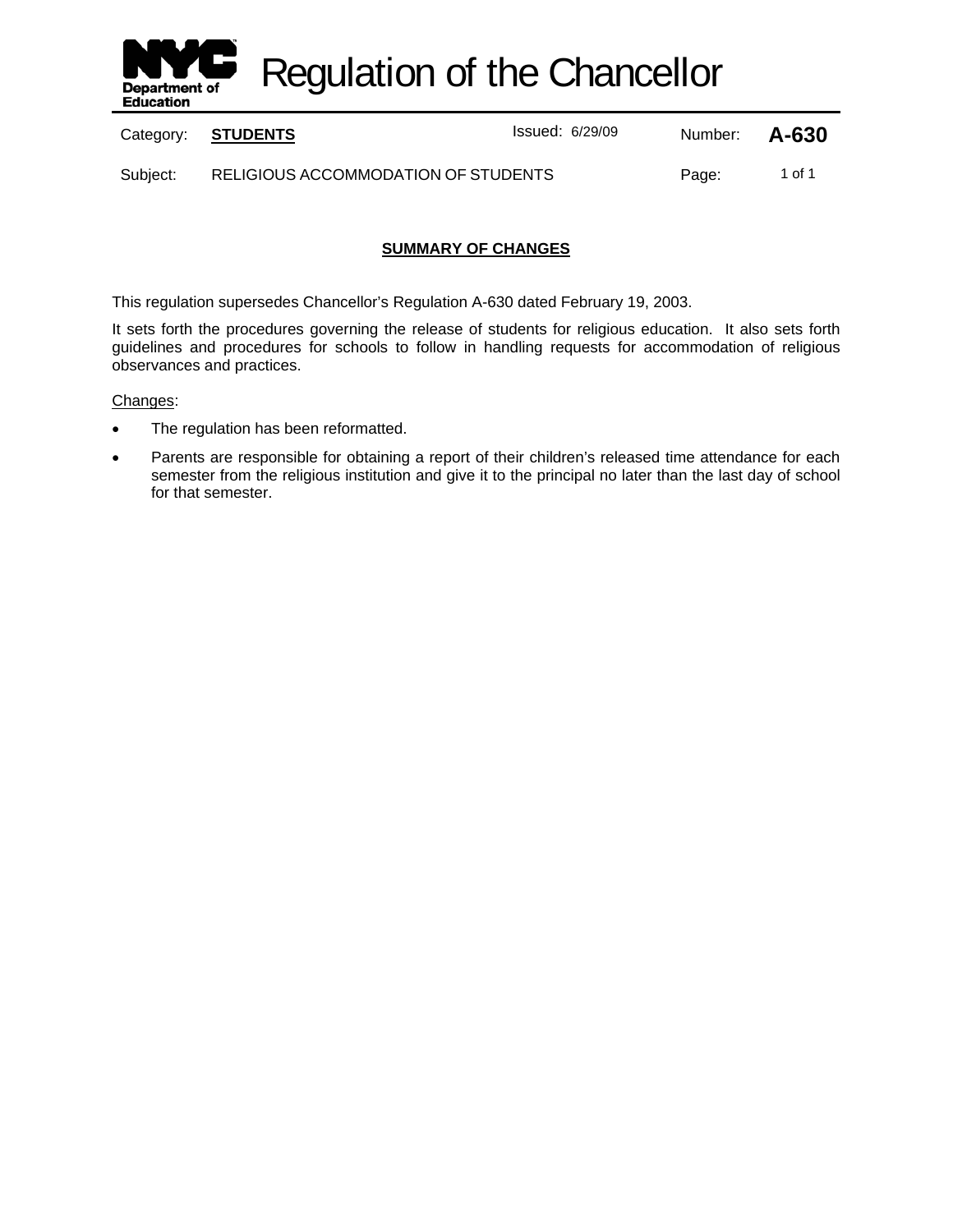## **ABSTRACT**

This regulation sets forth the guidelines, rules, and procedures governing the release of students for religious education and the provision of reasonable accommodations for religious observances and practices. It supersedes Chancellor's Regulation A-630 dated February 19, 2003. All building administrators and staff should familiarize themselves with this regulation.

# **I. INTRODUCTION**

Students may not be discriminated against on the basis of their religion, and schools must make reasonable accommodations for students to be able to exercise their religious rights. At the same time, schools must be mindful of the constitutional prohibition against government endorsement of or unnecessary entanglement with religious activities. This regulation sets forth guidelines for schools to follow in addressing requests for accommodation of students' released time for religious education/instruction, observances, and practices. These rules apply to all students and religious practices equally.

A. Released Time for Religious Education/Instruction

In accordance with the Regulations of the New York State Commissioner of Education (CR 109.2), the New York City Department of Education has designated the last hour of the instructional day on Wednesdays for "released time" for religious instruction/education.

The absence of an authorized student from school during school hours to attend a program of religious instruction/education outside the school building and grounds will be excused. The program of religious instruction must be maintained and operated by or under the control of a duly constituted religious body.

- 1. Parent<sup>\*</sup> responsibilities:
	- a. Each parent requesting released time for the purpose of religious instruction must submit a signed, written authorization for the release of their child from school and a copy of the student's registration in the religious instruction program. The signed, written authorization must identify the religious institution and location at which the instruction will be provided.
	- b. Parents must notify school personnel when they withdraw their children from released time programs.
	- c. Parents must make alternate arrangements when school sessions are abbreviated and students are dismissed early.
	- d. Parents must obtain a report of their children's released time attendance for each semester from the religious institution and give it to the principal no later than the last day of school for that semester.
- 2. School Responsibilities:

Schools shall:

 $\overline{a}$ 

a. upon receipt of a signed, written authorization and a copy of the student's registration in the religious instruction program in accordance with Section I.A.1.a above from the parent, release the student for the last hour of the instructional day on Wednesdays, to participate in a program of religious instruction. The signed authorization and student registration in the religious instruction program are to be kept on file at the school.

The term "parent," whenever used in this regulation, shall mean the student's parent(s) or quardian(s), or any person(s) or agency in a parental or custodial relationship to the student, or the student, if he/she is an emancipated minor or has reached 18 years of age.

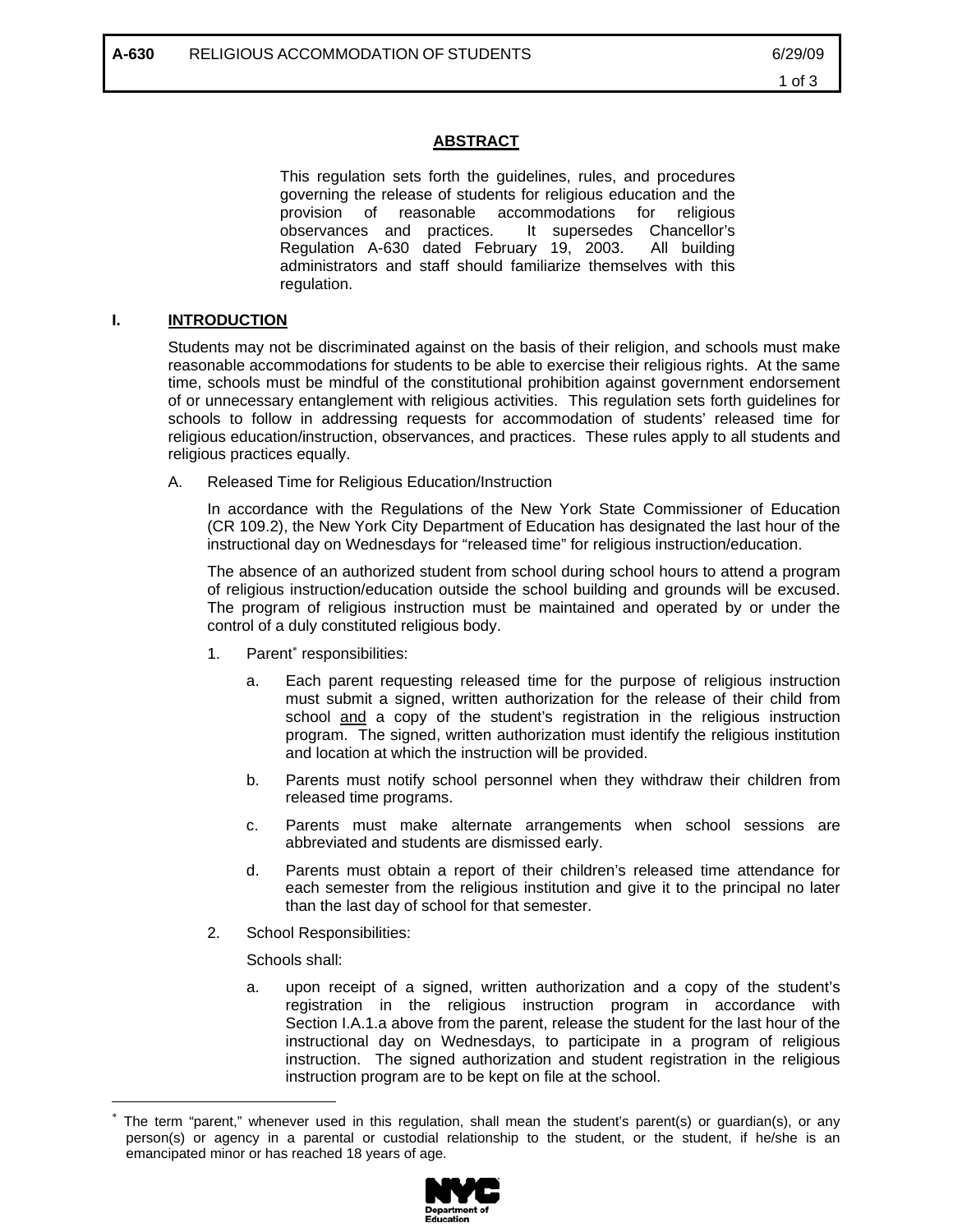- b. institute a system for reminding pupils and teachers that released time dismissal is approaching. Such dismissal shall take place in accordance with regularly established school policies. School officials must make every effort to ensure prompt dismissal.
- c. not unreasonably exclude children who attend released time programs for religious instruction from participation in after-school programs by reason of late arrival from their religious instruction programs.
- d. not penalize students academically for attendance at released time programs for religious instruction.
- e. plan carefully for those students who do not participate in the released time program, and must ensure that educationally significant programs are provided for them.
- f. not be responsible for ensuring the attendance of students at the released time programs. Public school personnel shall not respond to inquiries regarding the absence of students from religious instruction, and shall make available no information regarding the student, except as permitted by Chancellor's Regulation A-820.
- g. ensure that solicitation of students for participation in released time programs for religious instruction does not take place on or near school facilities. Furthermore, no announcements of any kind regarding released time programs will be made in school.
- h. maintain attendance reports of pupils enrolled in released time programs filed with the school at the end of each semester pursuant to Section I.A.1.d above.
- B. Religious Accommodations
	- 1. Requests for accommodation of religious observances and practices must be submitted in writing to the appropriate school personnel. Such requests should be submitted well enough in advance to allow the school to make appropriate arrangements and scheduling adjustments, where reasonable.
	- 2. Each request for an accommodation must be assessed individually by the school and handled in a sensitive manner. School personnel shall make a good faith effort to accommodate such requests, with due consideration given to the law, the responsibility and policies of the Department of Education, and the educational program of the school and of the individual student. Parents have a correlative duty to cooperate in reaching an accommodation.
	- 3. Religious observance outside the school building and grounds
		- a. Upon receipt of a written request to allow time off for religious observance outside the school building and grounds, individual student schedules should be adjusted, where reasonable and educationally feasible. Any decisions allowing students time off for religious observance during regular school hours are to be made by the school principal. Factors to be considered include but are not limited to:
			- i. the amount of time being requested;
			- ii. the duration of the accommodation being requested;
			- iii. the impact on the individual student's schedule, e.g., what classes will be missed;
			- iv. whether the missed class time can be made up; and/or
			- v. whether an accommodation would result in the student receiving less than the required amount of instruction.